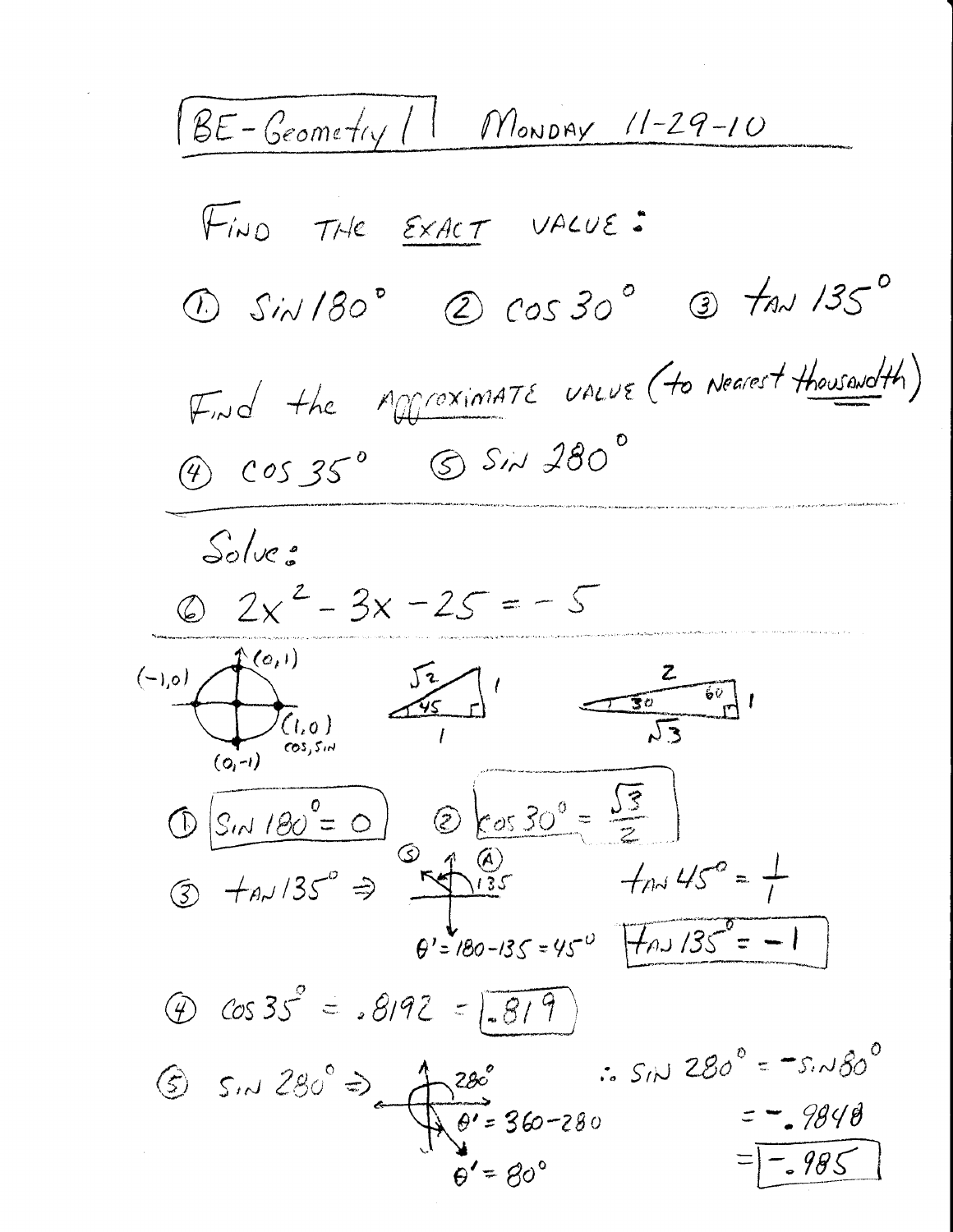$BE \Rightarrow Answer$ 6  $2x^2-3x-25=-5$  $+5$  +5  $2x^2-3x-20 = 0$  $6^{2}-4a$  <br>
(-3)<sup>2</sup> - 4(2)(-20)  $\int_{0}^{2\pi}F_{\text{e}}^{i\pi f}F_{\text{e}}^{i\pi f}F_{\text{e}}^{i\pi f}F_{\text{e}}^{i\pi f}F_{\text{e}}^{i\pi f}F_{\text{e}}^{i\pi f}F_{\text{e}}^{i\pi f}F_{\text{e}}^{i\pi f}F_{\text{e}}^{i\pi f}F_{\text{e}}^{i\pi f}F_{\text{e}}^{i\pi f}F_{\text{e}}^{i\pi f}F_{\text{e}}^{i\pi f}F_{\text{e}}^{i\$  $a = 2$  $b = -3$  $C = -20$  $9 + 160 = 169 = 7$  $x=-\frac{b\pm\sqrt{d}}{2a}=\frac{+3\pm\sqrt{169}}{2(2)}=\frac{+3\pm13}{4}$  $X = \frac{16}{4}, \frac{-10}{4}$   $\therefore X = \left\{-\frac{5}{2}, 4\right\}$  $Q_2$   $2(-5)^2 - 3(-5) - 25 = -5$  $x=\frac{-5}{2}$  $2(\frac{25}{9}) + \frac{15}{2} - 25 = -5$  $\frac{1}{2}$   $\frac{1}{2}$   $\frac{1}{2}$   $\frac{1}{2}$   $\frac{1}{2}$   $\frac{1}{2}$  $\frac{c_{\epsilon}}{x_{\epsilon-1}}$   $2(4)^{2}-3(4)-25=$  -5  $32 - 12 - 25 = -5$ 

Ω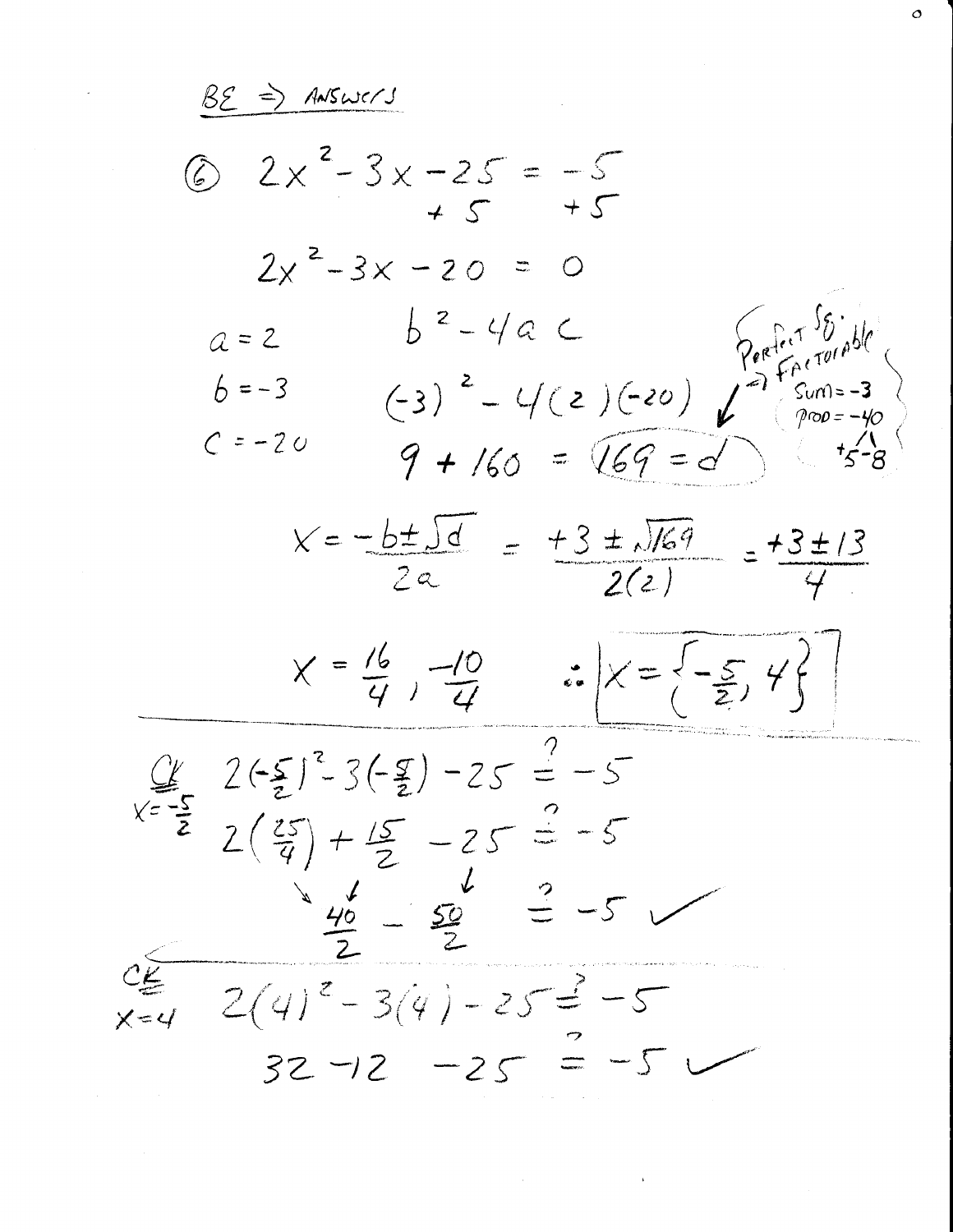$4451000$  figure guapeilateral  $\bigvee$ para/lelogram A gUADRILATERAL WITH BOTH pairs of opposite sides printle(.  $\frac{1}{2}$ Any perpendicular line segment  $A$ Hitude of between A pair of parallel A parallelogram altitude is its height.  $\sqrt{\frac{h}{\cdot 1}}$  or  $\sqrt{\frac{h}{\cdot 1}}$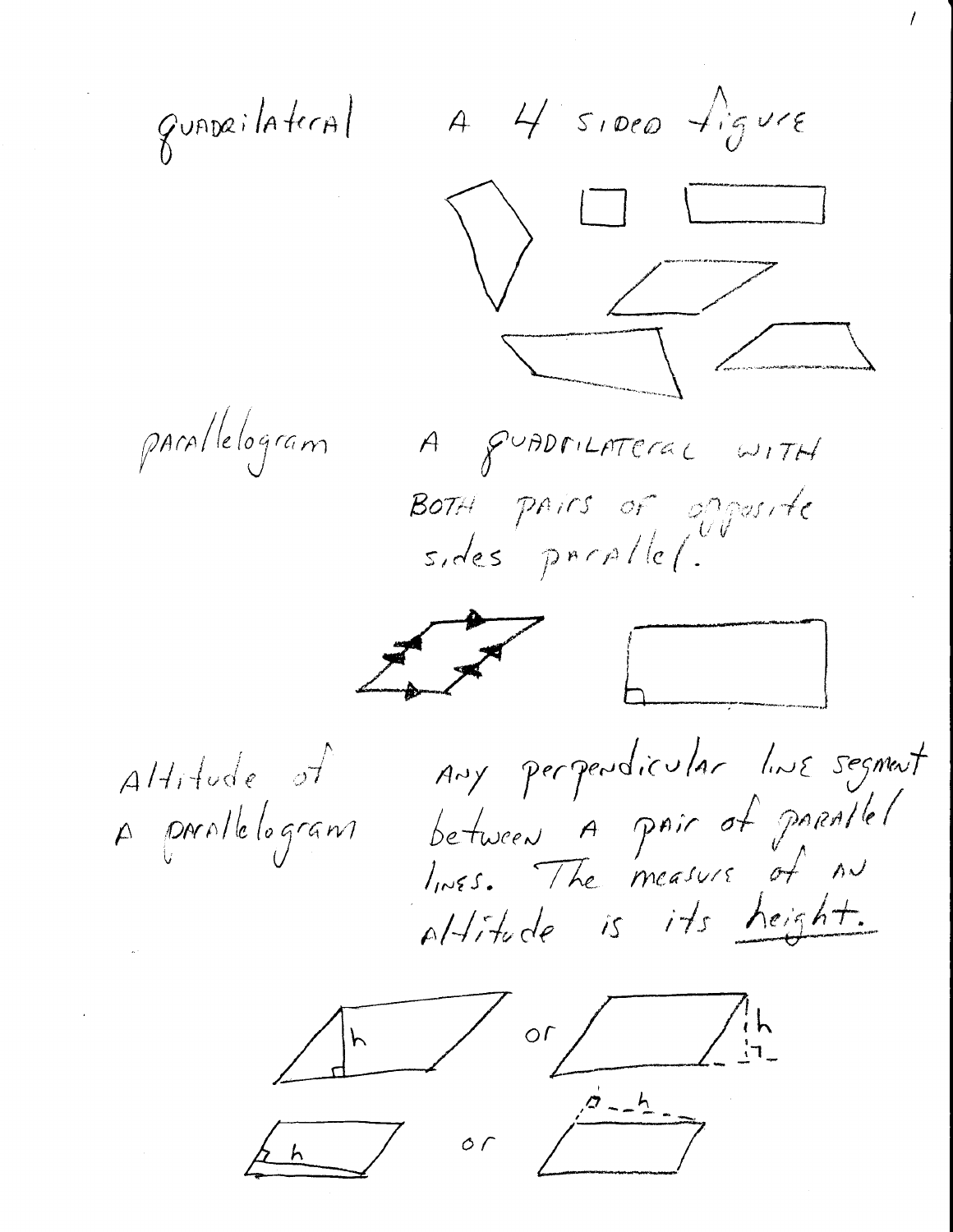Area of A PACALLELOGRAM Awy parallelogram can be formed into AN equivalent rectingle  $\overline{h}$  $\mathsf b$  $A_{\mathscr{L}}=bh$ Since my  $\Delta$  and be made into A pprallelogram by cogying it  $A_{\Delta}=\frac{1}{2}bh$ 

 $\mathcal{Z}$ .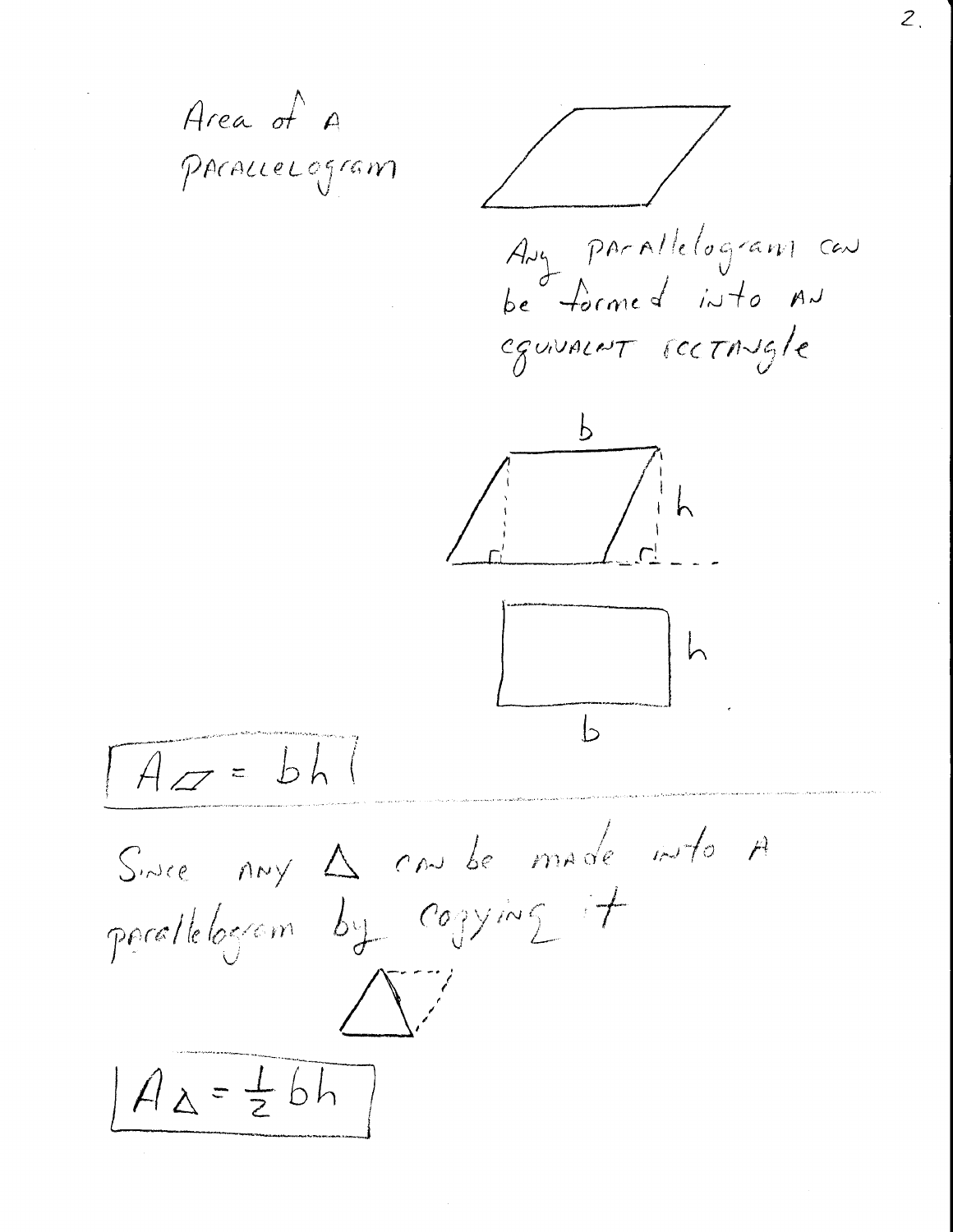THere is MOTHER IMPORTANT formula for the area of  $a \triangle$  that uses a trig. tunction. Let's find it: Given  $\rho_{\gamma}$   $\Delta$  ABC with an Allitude whose measure is h  $\overline{b}$  $S_{w}A = ?$  $S_{N}A =$  $\therefore \underline{\mathbf{b}} \underline{\mathbf{S}} \cdot \underline{\mathbf{A}} = \underline{\mathbf{A}}$ But, Area  $\triangle ABC = \frac{1}{2}c(h)$  $A_{\Delta} = \frac{1}{2}c(bs\omega A) = \frac{1}{2}bcs\omega A$ product of Sid of Two SIDES Angle<br>two SIDES Angle  $+k$  2  $A_{\lambda} = \frac{1}{2}bc$  S<sub>iv</sub> A  $51005$  $A_{\Delta} = \frac{1}{2}$  ac  $S_{\prime\prime\prime}$   $B$ It is assumed you<br>Know this formula<br>on the ACT  $A_{\Delta} = \frac{1}{2} ab S_{11} C$ 

 $\mathcal{Z}_{\cdot}$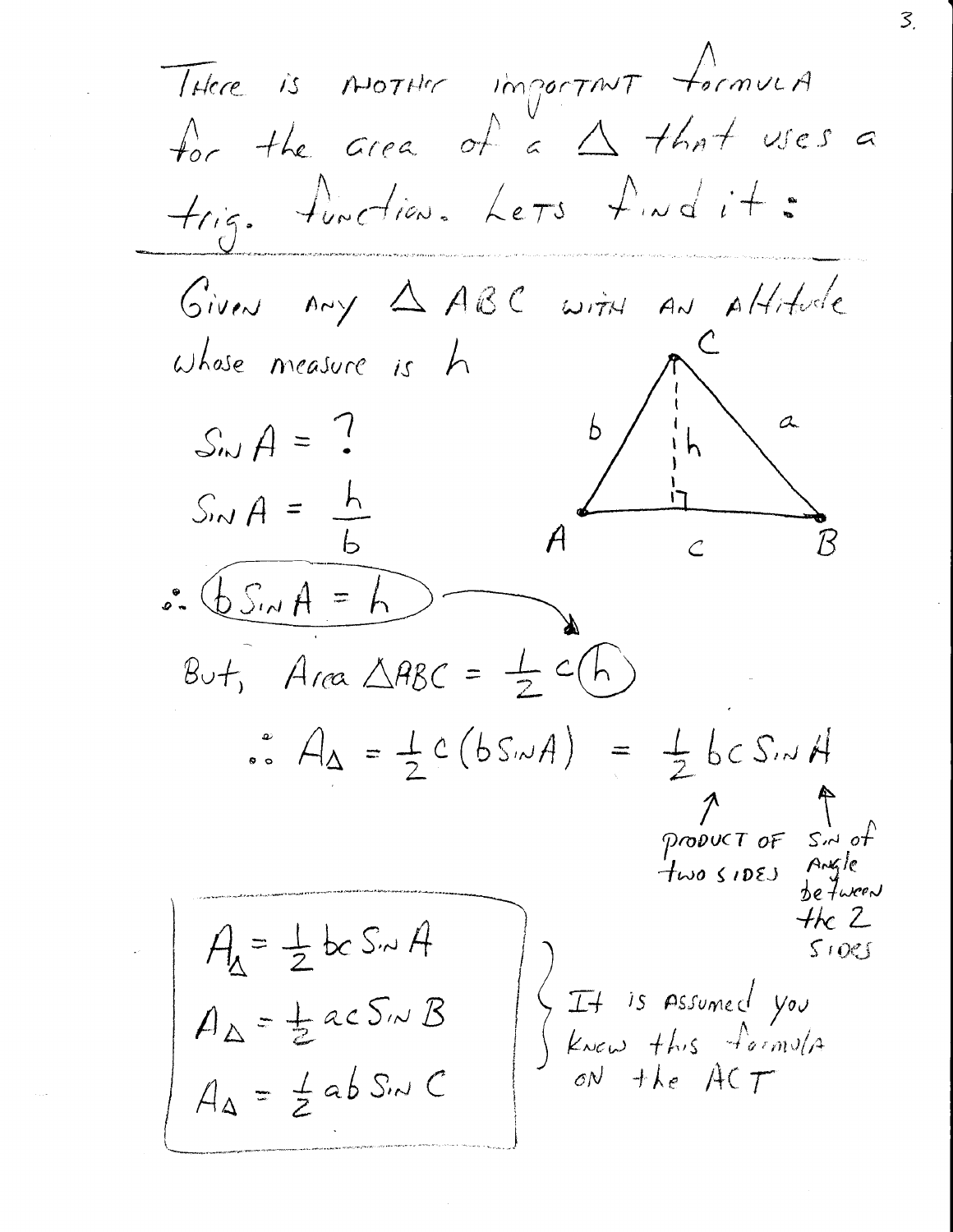@ Find Area of AABC to nearest tenth



Practice Publims (class).

Homewers:  $P_9.608$  # 62-67.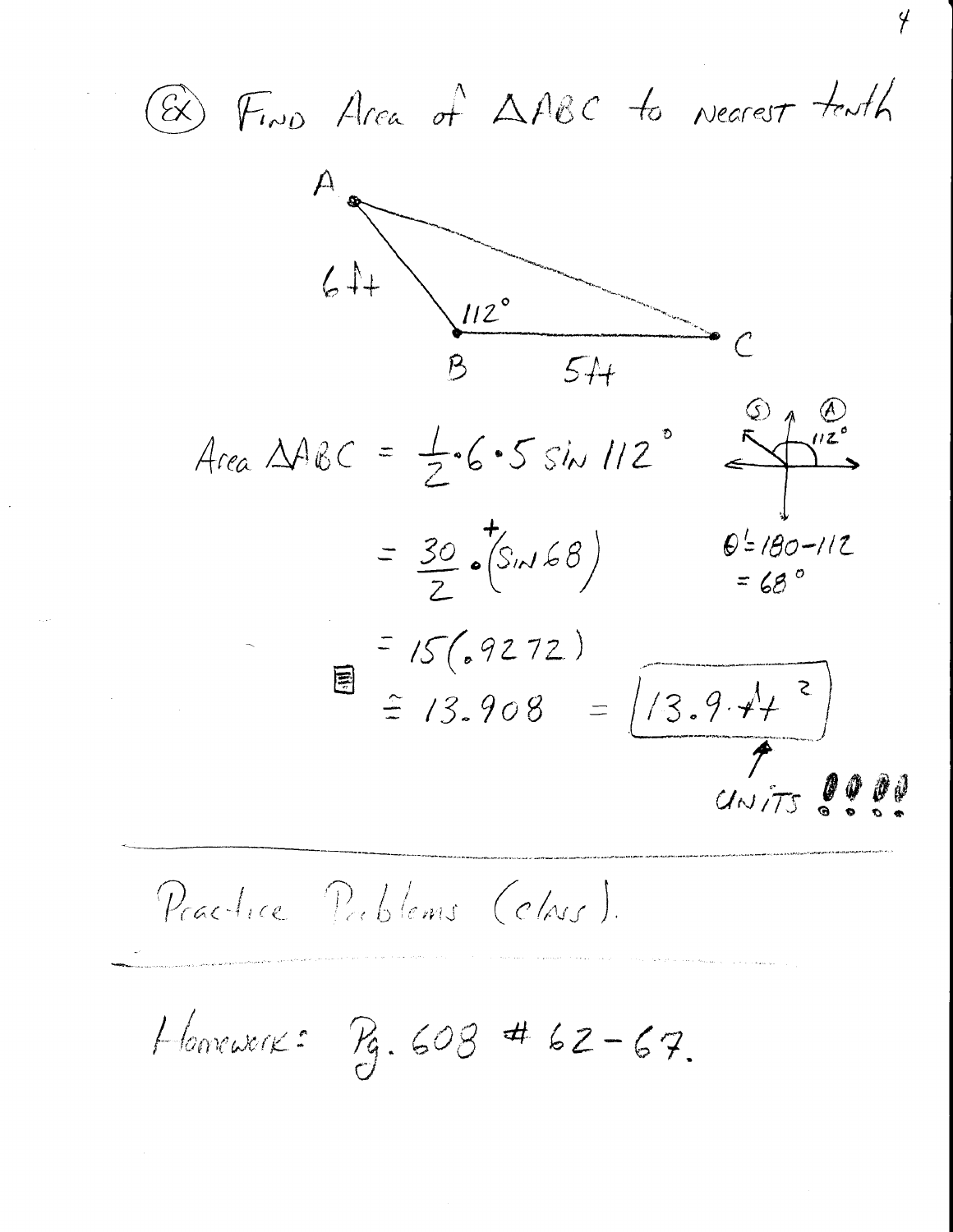Geometry 1 - Mr. C. Name  $\cos \omega$ 

## Practice Problems: Area of a Triangle Given SAS Date  $1/-29-70$  Period 2/6

## Find the area of each figure. Round your answer to the nearest tenth.

- 6 cm with an included angle of  $30^\circ$ .
- 3) A triangle with two sides that measure 6 ft and 6  $-$  4) A triangle with two sides that measure 2 cm and ft with an included angle of  $19^{\circ}$ .
- 5) A triangle with two sides that measure 5 in and 6 6) A triangle with two sides that measure 2 mi and in with an included angle of  $83^{\circ}$ .
- 7) A triangle with two sides that measure 4 in and 5 8) A triangle with two sides that measure 7 mi and in with an included angle of  $62^{\circ}$ .<br>4 mi with an included angle of  $140^{\circ}$ .
- 9) A triangle with two sides that measure 4 km and  $\frac{10}{3}$  A triangle with two sides that measure 6 mi and 4 km with an included angle of 125°.
- 1) A triangle with two sides that measure 3 cm and 2) A triangle with two sides that measure 6 ft and 7 ft with an included angle of  $41^{\circ}$ .
	- 5 cm with an included angle of 95 $^{\circ}$ .
	- 5 mi with an included angle of  $72^\circ$ .
	- 4 mi with an included angle of  $140^\circ$ .
	- $3$  mi with an included angle of  $115^\circ$ .